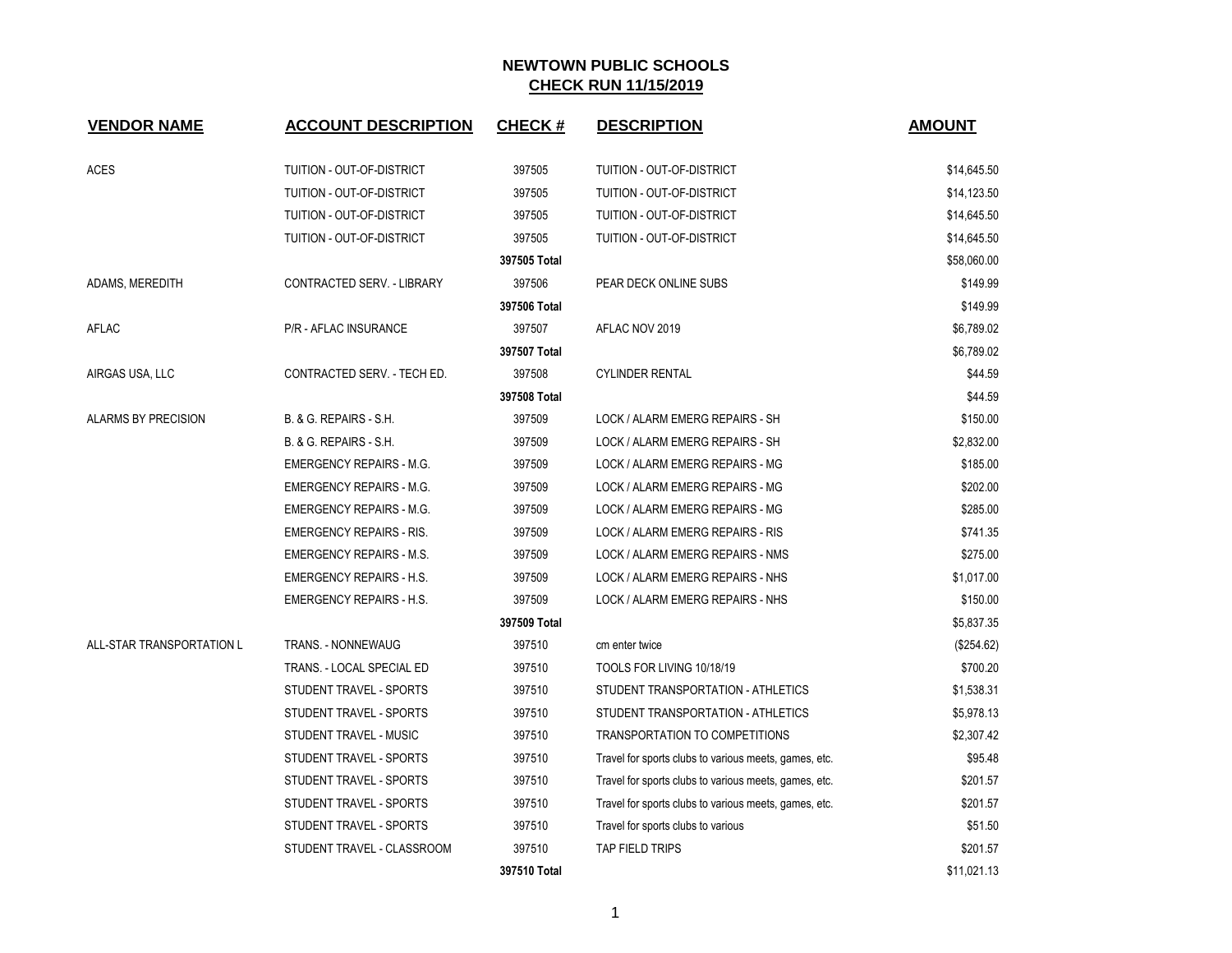| <b>VENDOR NAME</b> | <b>ACCOUNT DESCRIPTION</b>       | <b>CHECK#</b> | <b>DESCRIPTION</b>                                       | <b>AMOUNT</b> |
|--------------------|----------------------------------|---------------|----------------------------------------------------------|---------------|
| AMAZON (10)        | <b>SUPPLIES - LIBRARY</b>        | 397511        | Assorted books. See attached.                            | \$13.99       |
|                    | SUPPLIES - LIBRARY               | 397511        | Assorted books. See attached.                            | \$18.99       |
|                    | SUPPLIES - LIBRARY               | 397511        | Assorted books. See attached.                            | \$43.27       |
|                    | SUPPLIES - LIBRARY               | 397511        | Third party shipping and sales tax.                      | \$1.14        |
|                    | SUPPLIES - LIBRARY               | 397511        | Assorted books. See attached.                            | \$41.35       |
|                    | SUPPLIES - LIBRARY               | 397511        | Third party shipping and sales tax.                      | (\$1.68)      |
|                    | <b>SUPPLIES - LIBRARY</b>        | 397511        | Assorted books. See attached.                            | (\$3.78)      |
|                    | SUPPLIES - LIBRARY               | 397511        | Assorted books. See attached.                            | \$21.56       |
|                    |                                  | 397511 Total  |                                                          | \$134.84      |
| AMAZON (12)        | INSTR. SUPPLIES - CLASSROOM      | 397512        | For supplies throughout the year.                        | \$81.20       |
|                    | INSTR. SUPPLIES - READING        | 397512        | Clipboards, and other items. For use in Reading classes. | \$62.28       |
|                    | INSTR. SUPPLIES - SCIENCE        | 397512        | For science supplies as needed.                          | \$27.11       |
|                    | <b>INSTR. SUPPLIES - SCIENCE</b> | 397512        | For science supplies as needed.                          | (\$28.24)     |
|                    | <b>SUPPLIES - LIBRARY</b>        | 397512        | for books and supplies needed throughout the school year | \$14.94       |
|                    | <b>SUPPLIES - LIBRARY</b>        | 397512        | for books and supplies needed throughout the school year | \$135.20      |
|                    | INSTR. SUPPLIES - COMPUTER ED.   | 397512        | Supplies needed for Computer tech classes                | \$520.32      |
|                    |                                  | 397512 Total  |                                                          | \$812.81      |
| AMAZON (9)         | <b>TEXTBOOKS - ENGLISH</b>       | 397513        | THE FOLLOWING: BOOKS SEE ATTACH                          | \$29.94       |
|                    | <b>TEXTBOOKS - ENGLISH</b>       | 397513        | THE FOLLOWING: BOOKS SEE ATTACH                          | \$4.92        |
|                    | <b>TEXTBOOKS - ENGLISH</b>       | 397513        | THE FOLLOWING: BOOKS SEE ATTACH                          | \$122.34      |
|                    | TEXTBOOKS - ENGLISH              | 397513        | THE FOLLOWING: BOOKS SEE ATTACH                          | \$35.94       |
|                    | <b>TEXTBOOKS - ENGLISH</b>       | 397513        | THE FOLLOWING: BOOKS SEE ATTACH                          | \$8.07        |
|                    | <b>TEXTBOOKS - ENGLISH</b>       | 397513        | THE FOLLOWING: BOOKS SEE ATTACH                          | \$10.56       |
|                    | <b>INSTR. SUPPLIES - SCIENCE</b> | 397513        | THE FOLLOWING: BOOKS SEE ATTACH                          | \$63.33       |
|                    | INSTR. SUPPLIES - SCIENCE        | 397513        | THE FOLLOWING: BOOKS SEE ATTACH                          | \$490.00      |
|                    | INSTR. SUPPLIES - ENGLISH        | 397513        | Double Sided Tape                                        | \$12.69       |
|                    | <b>INSTR. SUPPLIES - SCIENCE</b> | 397513        | Laminator Fellowes 5736601                               | \$123.31      |
|                    | INSTR. SUPPLIES - SCIENCE        | 397513        | <b>Classroom Pencil Sharpeners</b>                       | \$34.36       |
|                    | INSTR. SUPPLIES - SCIENCE        | 397513        | Kingston Digital 16 GB Data Traveler Flash drive         | \$27.93       |
|                    | INSTR. SUPPLIES - SCIENCE        | 397513        | <b>GALTON BOARD</b>                                      | \$34.95       |
|                    |                                  | 397513 Total  |                                                          | \$998.34      |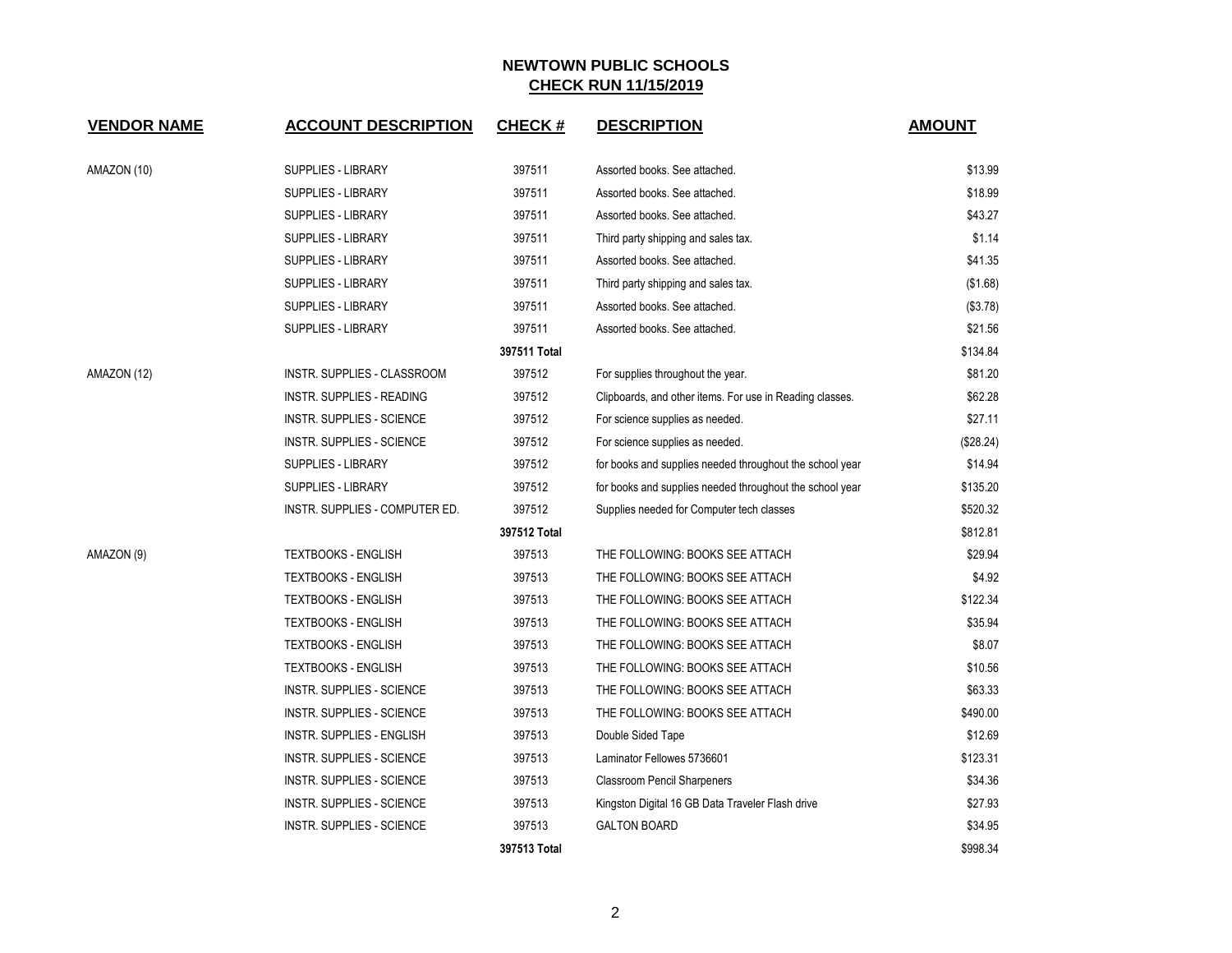| <b>VENDOR NAME</b>         | <b>ACCOUNT DESCRIPTION</b>      | <b>CHECK#</b> | <b>DESCRIPTION</b>                                               | <b>AMOUNT</b> |
|----------------------------|---------------------------------|---------------|------------------------------------------------------------------|---------------|
| AQUARION WATER COMPANY OF  | WATER - M.G.                    | 397514        | WATER 200330675 M/G FIRE LINE                                    | \$187.82      |
|                            | WATER - H.S.                    | 397514        | WATER 200327318 H/S FIRE LINE                                    | \$187.82      |
|                            |                                 | 397514 Total  |                                                                  | \$375.64      |
| ASSOCIATED REFUSE HAULERS  | <b>REFUSE REMOVAL</b>           | 397515        | REFUSE REMOVAL 2019-2020                                         | \$8,450.42    |
|                            | <b>REFUSE REMOVAL</b>           | 397515        | CARDBOARD RECYCLING - 2019-2020                                  | \$485.00      |
|                            | <b>REFUSE REMOVAL</b>           | 397515        | CARDBOARD RECYCLING - 2019-2020                                  | \$100.00      |
|                            | <b>REFUSE REMOVAL</b>           | 397515        | CARDBOARD RECYCLING - 2019-2020                                  | \$197.00      |
|                            | <b>REFUSE REMOVAL</b>           | 397515        | CARDBOARD RECYCLING - 2019-2020                                  | \$197.00      |
|                            | <b>REFUSE REMOVAL</b>           | 397515        | CARDBOARD RECYCLING - 2019-2020                                  | \$118.00      |
|                            | <b>REFUSE REMOVAL</b>           | 397515        | CARDBOARD RECYCLING - 2019-2020                                  | \$172.00      |
|                            | <b>REFUSE REMOVAL</b>           | 397515        | CARDBOARD RECYCLING - 2019-2020                                  | \$161.00      |
|                            |                                 | 397515 Total  |                                                                  | \$9,880.42    |
| AUTO HOME COMMERCIAL       | <b>EMERGENCY REPAIRS - M.G.</b> | 397516        | PA SYSTEM / CLOCK REPAIRS - MG                                   | \$575.00      |
|                            |                                 | 397516 Total  |                                                                  | \$575.00      |
| AYOUB, CHRISTINA           | STAFF TRAVEL - PUPIL SERV.      | 397517        | TRAVEL OCT 2019                                                  | \$24.36       |
|                            |                                 | 397517 Total  |                                                                  | \$24.36       |
| BARZETTI'S WELDING LLC     | B. & G. REPAIRS - H.S.          | 397518        | LAMP POST BASE REPAIR - NHS                                      | \$400.00      |
|                            |                                 | 397518 Total  |                                                                  | \$400.00      |
| BEE PUBLISHING C           | CONTRACTED SERV. - LIBRARY      | 397519        | Renewal subscription for 1 year for the Newtown Bee.             | \$47.00       |
|                            |                                 | 397519 Total  |                                                                  | \$47.00       |
|                            | OFF. SUPPLIES - ADMIN.          | 397520        | Subscription renewal per attached.                               | \$47.00       |
|                            |                                 | 397520 Total  |                                                                  | \$47.00       |
| <b>BER</b>                 | STAFF TRAIN. - CLASSROOM        | 397521        | Maximize Power of Reading 12/16/19                               | \$777.00      |
|                            |                                 | 397521 Total  |                                                                  | \$777.00      |
| <b>BLICK ART MATERIALS</b> | <b>INSTR. SUPPLIES - ART</b>    | 397522        | Orange Crayola Premier Tempra, 32 oz., Cat. #00011-4507          | \$8.38        |
|                            | <b>INSTR. SUPPLIES - ART</b>    | 397522        | White Crayola Premier Tempera, 32 oz., Cat. #00011-1007, See att | \$16.76       |
|                            |                                 | 397522 Total  |                                                                  | \$25.14       |
| <b>BOOKSOURCE THE</b>      | TEXTBOOKS - CLASSROOM           | 397523        | Grade 1 Classroom library                                        | \$817.44      |
|                            |                                 | 397523 Total  |                                                                  | \$817.44      |
| PRIVATE                    | TUITION - OUT-OF-DISTRICT       | 397524        | TUITION - OUT-OF-DISTRICT                                        | \$6,750.00    |
|                            |                                 | 397524 Total  |                                                                  | \$6,750.00    |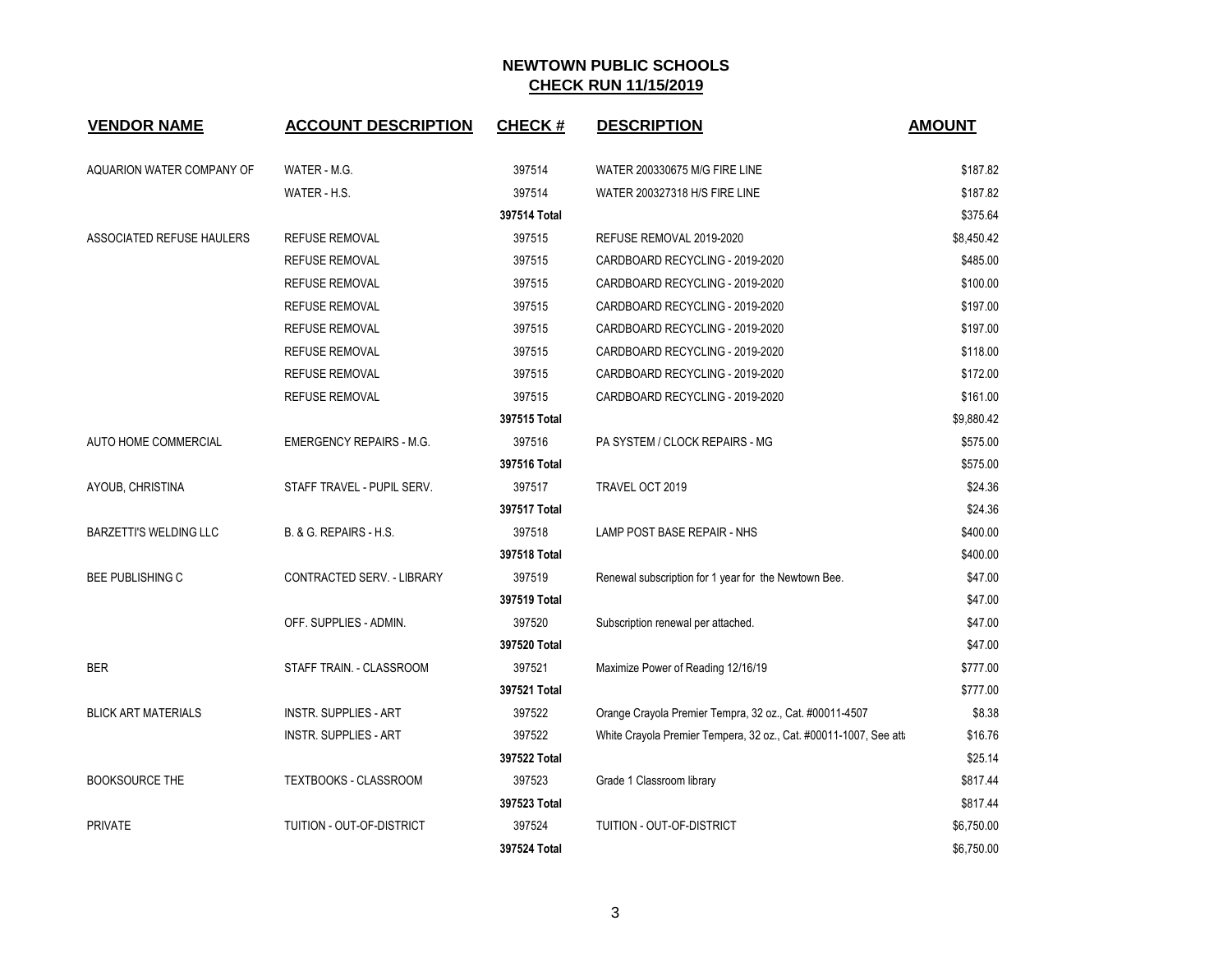| <b>VENDOR NAME</b>               | <b>ACCOUNT DESCRIPTION</b>        | <b>CHECK#</b> | <b>DESCRIPTION</b>                                          | <b>AMOUNT</b> |
|----------------------------------|-----------------------------------|---------------|-------------------------------------------------------------|---------------|
| CANFIELD, CHRISTIAN              | INSTR. SUPPLIES - SCIENCE         | 397525        | <b>SCIENCE SUPPLIES</b>                                     | \$13.69       |
|                                  | INSTR. SUPPLIES - SCIENCE         | 397525        | DRAIN STRAINERS                                             | \$15.64       |
|                                  |                                   | 397525 Total  |                                                             | \$29.33       |
| CARON, CHRISTINA M.              | STAFF TRAVEL - CLASSROOM          | 397526        | TRAVEL XC STATE OPEN MEET                                   | \$61.82       |
|                                  |                                   | 397526 Total  |                                                             | \$61.82       |
| CBS LLC                          | EQUIPMENT - INFO. TECH.           | 397527        | Epson 680 SST to replace Epson 450 auto Iris                | \$1,578.00    |
|                                  | EQUIPMENT - INFO. TECH.           | 397527        | Epson SST 380 with wall mount, wall plate                   | \$1,578.00    |
|                                  | EQUIPMENT - INFO. TECH.           | 397527        | Epson 970 plus installation in ceiling, mount,              | \$1,156.00    |
|                                  | EQUIPMENT - INFO. TECH.           | 397527        | Epson 680 SST with wall mount and wall plate                | \$1,578.00    |
|                                  |                                   | 397527 Total  |                                                             | \$5,890.00    |
| <b>CES</b>                       | REPAIRS - SP/HEAR.                | 397528        | AT EVAL JS                                                  | \$501.00      |
| CES                              | REPAIRS - SP/HEAR.                | 397528        | AT EVAL JS                                                  | \$668.00      |
|                                  |                                   | 397528 Total  |                                                             | \$1,169.00    |
| CHAINSAWS UNLIMITED,             | REPAIRS - MAINT.                  | 397529        | SNOW BLOWER REPAIR PARTS - MAINT REPAIRS                    | \$323.04      |
|                                  | REPAIRS - MAINT.                  | 397529        | CHAINSAW REPAIR - MAINT REPAIRS                             | \$174.80      |
|                                  |                                   | 397529 Total  |                                                             | \$497.84      |
| CNH INDUSTRIAL CAPITAL AM        | <b>B&amp;G CONTRACTED SERV.</b>   | 397530        | <b>LOADER LEASE YEAR 3</b>                                  | \$22,812.91   |
|                                  |                                   | 397530 Total  |                                                             | \$22,812.91   |
| CONNECTICUT TICK CONTROL         | <b>B&amp;G CONTRACTED SERV.</b>   | 397531        | FALL TICK SPRAY - ALL SCHOOLS                               | \$875.00      |
|                                  |                                   | 397531 Total  |                                                             | \$875.00      |
| <b>COUNTRY REPORTS</b>           | <b>CONTRACTED SERV. - LIBRARY</b> | 397532        | Renewal for online subscription to Country Reports database | \$74.00       |
|                                  |                                   | 397532 Total  |                                                             | \$74.00       |
| <b>CREATIVE FINANCIAL STAFFI</b> | <b>EXTRA WORK - DISTRICT</b>      | 397533        | STAFFING SERV FOR PAYROLL POSITION                          | \$1,260.00    |
|                                  | <b>EXTRA WORK - DISTRICT</b>      | 397533        | STAFFING SERV FOR PAYROLL POSITION                          | \$1,008.00    |
|                                  | <b>EXTRA WORK - DISTRICT</b>      | 397533        | STAFFING SERV FOR PAYROLL POSITION                          | \$1,270.50    |
|                                  |                                   | 397533 Total  |                                                             | \$3,538.50    |
| <b>CRYSTAL ROCK</b>              | INSTR. SUPPLIES - CLASSROOM       | 397534        | Delivery of 18, 5 gallon bottles of water                   | \$72.00       |
|                                  | INSTR. SUPPLIES - CLASSROOM       | 397534        | Rental of Cold/Hot Cooler                                   | \$3.00        |
|                                  |                                   | 397534 Total  |                                                             | \$75.00       |
| DALTON, ANNE                     | MEMBERSHIPS - H.S.                | 397535        | NASN/ASNC MEMBERSHIP                                        | \$131.00      |
|                                  |                                   | 397535 Total  |                                                             | \$131.00      |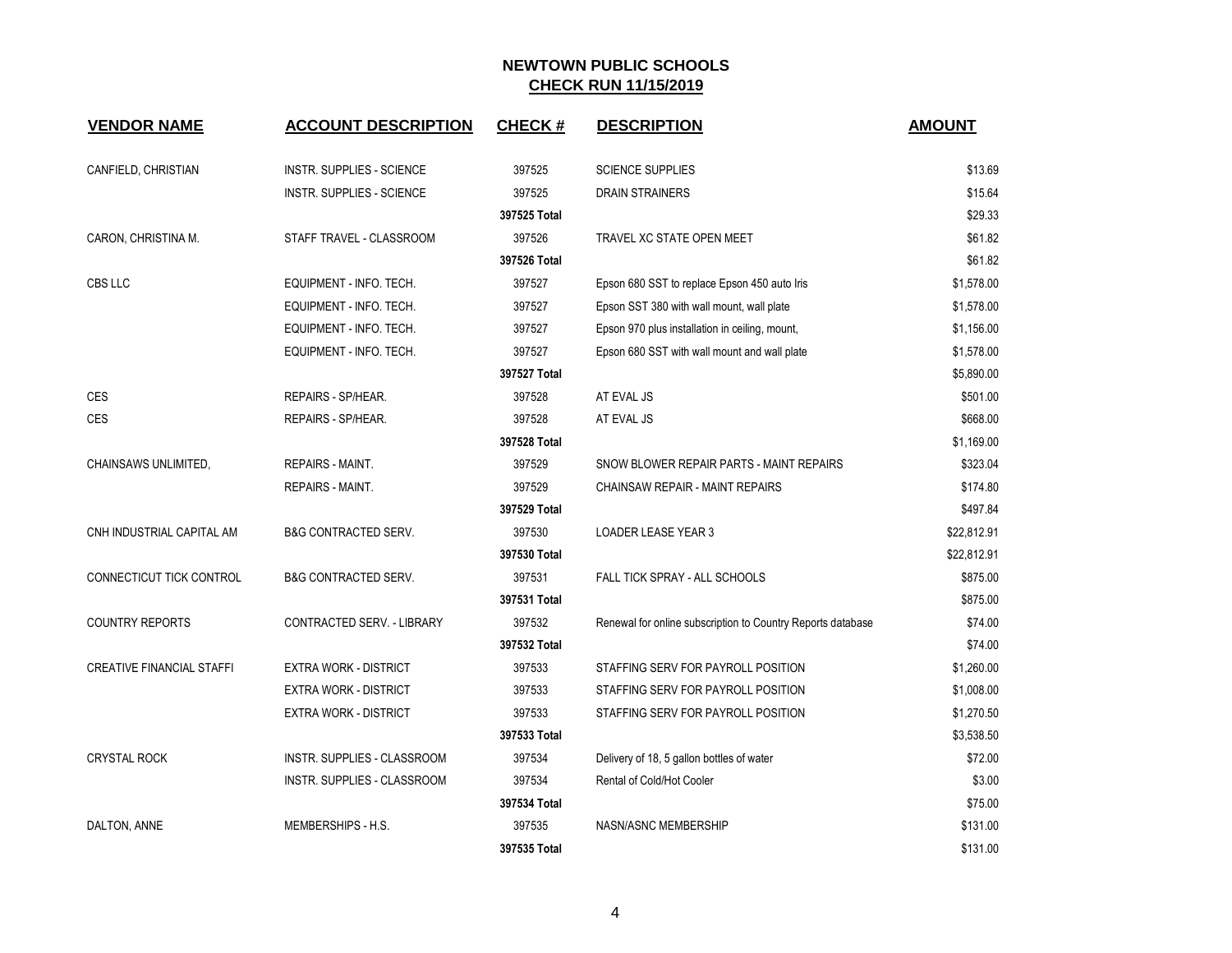| <b>VENDOR NAME</b>            | <b>ACCOUNT DESCRIPTION</b>       | <b>CHECK#</b> | <b>DESCRIPTION</b>                                        | <b>AMOUNT</b> |
|-------------------------------|----------------------------------|---------------|-----------------------------------------------------------|---------------|
|                               |                                  |               |                                                           |               |
| DELL MARKETING L.P.           | EQUIPMENT - INFO. TECH.          | 397536        | Dell Latitude 3400 i5 8 GB/256 GB S                       | \$10,500.00   |
|                               | EQUIPMENT - INFO. TECH.          | 397536        | Dell Latitude 3400 i5 8 GB/256GB SSD Non touch            | \$2,100.00    |
|                               |                                  | 397536 Total  |                                                           | \$12,600.00   |
| DEMCO INC.                    | INSTR. SUPPLIES - CLASSROOM      | 397537        | LETTER- LAMINATED FOR AP OFFICE                           | \$231.60      |
|                               | <b>INSTR. SUPPLIES - ENGLISH</b> | 397537        | RB12881830 BOX OF LABEL PROTECTORS                        | \$94.96       |
|                               | <b>INSTR. SUPPLIES - ENGLISH</b> | 397537        | WP13732050 PACKAGE OF 50 METALLIC BOOKPLATES              | \$3.98        |
|                               | INSTR. SUPPLIES - ENGLISH        | 397537        | WP12218450 PACKAGE OF YELLOW LABELS (8000)                | \$7.19        |
|                               |                                  | 397537 Total  |                                                           | \$337.73      |
| DOUGLASS, ELISABETH           | STAFF TRAIN. - CLASSROOM         | 397538        | CRA CONFERENCE                                            | \$160.00      |
|                               |                                  | 397538 Total  |                                                           | \$160.00      |
| <b>EAST RIVER ENERGY INC.</b> | FUEL OIL - GEN.                  | 397539        | OIL 200.2 GAL                                             | \$437.72      |
|                               | FUEL OIL - H.S.                  | 397539        | OIL 130.1 GAL H/S                                         | \$284.45      |
|                               |                                  | 397539 Total  |                                                           | \$722.17      |
| <b>EDADVANCE</b>              | TRANS. - LOCAL REG. ED           | 397540        | TRANS. - LOCAL REG. ED                                    | \$6,864.00    |
|                               | TRANS. - OUT-OF-DISTRICT         | 397540        | TRANS. - OUT-OF-DISTRICT                                  | \$3,000.00    |
|                               | TRANS. - OUT-OF-DISTRICT         | 397540        | TRANS. - OUT-OF-DISTRICT                                  | \$450.00      |
|                               | TRANS. - OUT-OF-DISTRICT         | 397540        | TRANS. - OUT-OF-DISTRICT                                  | \$2,850.00    |
|                               | TRANS. - OUT-OF-DISTRICT         | 397540        | TRANS. - OUT-OF-DISTRICT                                  | \$105,806.53  |
|                               | TUITION - OUT-OF-DISTRICT        | 397540        | TUITION - OUT-OF-DISTRICT                                 | \$30,800.00   |
|                               | TUITION - OUT-OF-DISTRICT        | 397540        | TUITION - OUT-OF-DISTRICT                                 | \$8,480.00    |
|                               |                                  | 397540 Total  |                                                           | \$158,250.53  |
| EDUCERE LLC                   | <b>TUTORS - HOMEBOUND</b>        | 397541        | ON LINE TUTORING NHS LIFE SKILLS                          | \$299.00      |
|                               |                                  | 397541 Total  |                                                           | \$299.00      |
| EPLUS TECHNOLOGY, INC.        | EQUIPMENT - INFO. TECH.          | 397542        | 6 Switches, transceivers, cables, modules, power supplies | \$11,607.20   |
|                               | EQUIPMENT - INFO. TECH.          | 397542        | 6 Switches, transceivers, cables, modules, power supplies | \$22,963.60   |
|                               |                                  | 397542 Total  |                                                           | \$34,570.80   |
| EVERSOURCE (GAS-BOE)          | PROPANE & NATURAL GAS - HAW.     | 397543        | GAS 57890556004 1350.0 CCF                                | \$1,512.72    |
|                               | PROPANE & NATURAL GAS - S.H.     | 397543        | GAS 57914087044 2790.0 CCF                                | \$2,726.94    |
|                               | PROPANE & NATURAL GAS - M.G.     | 397543        | GAS 57511457020 1990.0 CCF                                | \$2,313.09    |
|                               | PROPANE & NATURAL GAS - RIS.     | 397543        | GAS 5710220032 6160.0 CCF                                 | \$5,838.80    |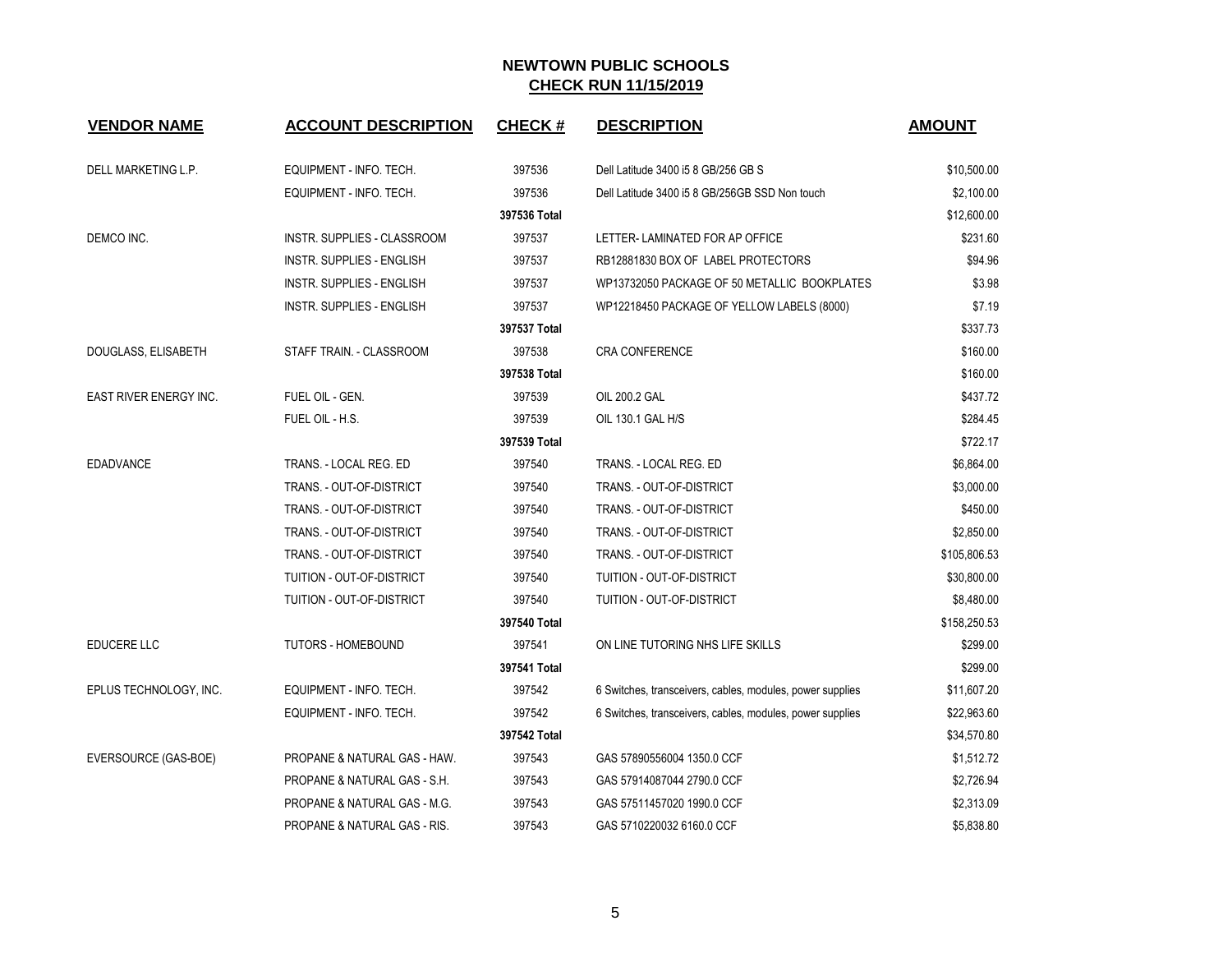| <b>VENDOR NAME</b>                    | <b>ACCOUNT DESCRIPTION</b>              | <b>CHECK#</b> | <b>DESCRIPTION</b>                             | <b>AMOUNT</b> |
|---------------------------------------|-----------------------------------------|---------------|------------------------------------------------|---------------|
| EVERSOURCE (GAS-BOE)                  | <b>PROPANE &amp; NATURAL GAS - M.S.</b> | 397543        | GAS 57201350022 2870.0 CCF                     | \$3,433.95    |
|                                       | PROPANE & NATURAL GAS - H.S.            | 397543        | GAS 57445161052 13,750.0 CCF                   | \$11,837.48   |
|                                       |                                         | 397543 Total  |                                                | \$27,662.98   |
| F & M ELECTRICAL SUP                  | B. & G. REPAIRS - H.S.                  | 397544        | <b>BROKEN SWITCH REPLACE - NHS</b>             | \$146.15      |
|                                       |                                         | 397544 Total  |                                                | \$146.15      |
| FOLLETT SCHOOL SOLUTIONS              | INSTR. SUPPLIES - CLASSROOM             | 397545        | Marvin Redpost, Alone in His Teachers House    | \$38.08       |
|                                       | INSTR. SUPPLIES - CLASSROOM             | 397545        | Marvin Redpost, Why Pick On Me, Order #37057G7 | \$38.08       |
|                                       | INSTR. SUPPLIES - CLASSROOM             | 397545        | Marvin Redpost, Super Fast, Out of Control,    | \$37.36       |
|                                       |                                         | 397545 Total  |                                                | \$113.52      |
| <b>PRIVATE</b>                        | TUITION - OUT-OF-DISTRICT               | 397546        | TUITION - OUT-OF-DISTRICT                      | \$4,500.00    |
|                                       |                                         | 397546 Total  |                                                | \$4,500.00    |
| <b>FRONTIER</b>                       | <b>TELEPHONE &amp; CABLE</b>            | 397547        | TELEPHONE SERV 2019/20                         | \$849.08      |
|                                       |                                         | 397547 Total  |                                                | \$849.08      |
| <b>FRONTIER</b>                       | <b>TELEPHONE &amp; CABLE</b>            | 397548        | TELEPHONE SERV 2019/20                         | \$699.84      |
|                                       |                                         | 397548 Total  |                                                | \$699.84      |
| <b>FRONTIER</b>                       | <b>TELEPHONE &amp; CABLE</b>            | 397549        | TELEPHONE SERV 2019/20                         | \$2,057.69    |
|                                       |                                         | 397549 Total  |                                                | \$2,057.69    |
| <b>GLYNN, MEGHAN</b>                  | STAFF TRAVEL - PUPIL SERV.              | 397550        | TRAVEL OCT 2019                                | \$11.72       |
|                                       |                                         | 397550 Total  |                                                | \$11.72       |
| <b>GOLDIE AND LIBRO MUSIC CE</b>      | REPAIRS - MUSIC                         | 397551        | <b>INSTRUMENT REPAIRS</b>                      | \$275.00      |
|                                       |                                         | 397551 Total  |                                                | \$275.00      |
| <b>GRAINGER</b>                       | INSTR. SUPPLIES - TECH ED.              | 397552        | <b>AUTO PARTS</b>                              | \$155.36      |
|                                       | <b>B&amp;G SUPPLIES - MAINT.</b>        | 397552        | SURGE PROTECTOR STRIPS - MAINT SUPPLIES        | \$29.28       |
|                                       | <b>B&amp;G SUPPLIES - MAINT.</b>        | 397552        | HAND TRUCKS, COMPRESSOR, DRILL                 | \$940.01      |
|                                       | <b>B&amp;G SUPPLIES - MAINT.</b>        | 397552        | SEALANT, EXTENSION CORDS, FAUCET               | \$111.14      |
|                                       | <b>B&amp;G SUPPLIES - MAINT.</b>        | 397552        | SEALANT, EXTENSION CORDS, FAUCET               | \$53.85       |
|                                       | <b>B&amp;G SUPPLIES - MAINT.</b>        | 397552        | SEALANT, EXTENSION CORDS, FAUCET               | \$160.90      |
|                                       |                                         | 397552 Total  |                                                | \$1,450.54    |
| <b>PRIVATE</b>                        | TUITION - OUT-OF-DISTRICT               | 397553        | TUITION - OUT-OF-DISTRICT                      | \$6,513.00    |
|                                       |                                         | 397553 Total  |                                                | \$6,513.00    |
| <b>GRODSKY, HARRY &amp; COMPANY I</b> | <b>EMERGENCY REPAIRS - RIS.</b>         | 397554        | REPLACE MOTOR AHU11 - RIS                      | \$2,784.00    |
|                                       |                                         | 397554 Total  |                                                | \$2,784.00    |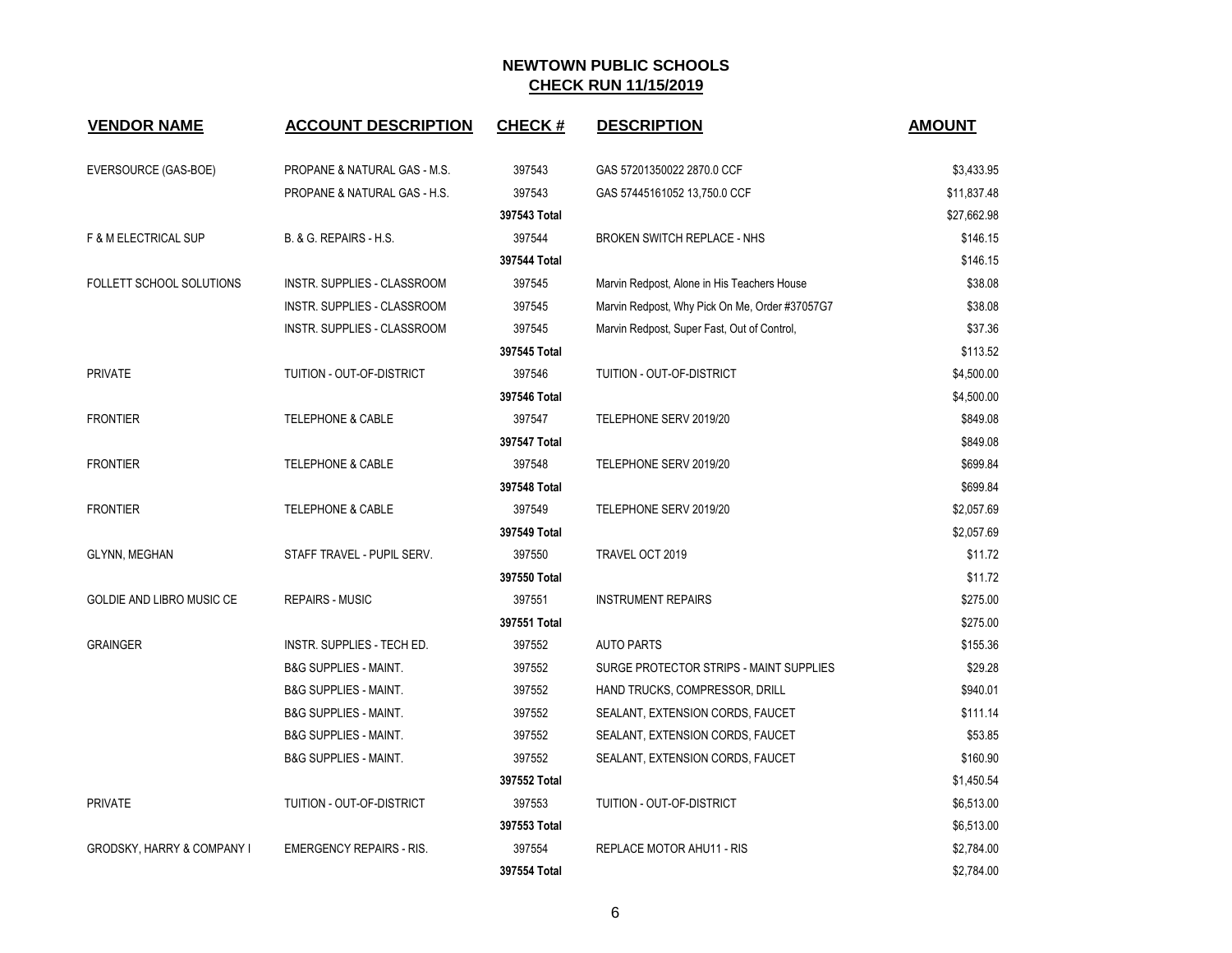| <b>VENDOR NAME</b>              | <b>ACCOUNT DESCRIPTION</b>          | <b>CHECK#</b> | <b>DESCRIPTION</b>                                        | <b>AMOUNT</b> |
|---------------------------------|-------------------------------------|---------------|-----------------------------------------------------------|---------------|
| <b>HAMERAY PUBLISHING GROUP</b> | TEXTBOOKS - CLASSROOM               | 397555        | Grade 1 library level G set                               | \$1,175.25    |
|                                 | <b>TEXTBOOKS - CLASSROOM</b>        | 397555        | Shipping & handling                                       | \$118.00      |
|                                 |                                     | 397555 Total  |                                                           | \$1,293.25    |
| HARTFORD HEALTHCARE             | TUITION - OUT-OF-DISTRICT           | 397556        | TUITION - OUT-OF-DISTRICT                                 | \$65.44       |
|                                 |                                     | 397556 Total  |                                                           | \$65.44       |
| <b>HAT CITY PAPER &amp; SUP</b> | <b>B&amp;G SUPPLIES - CUSTODIAL</b> | 397557        | PAPER PRODUCTS, TRASH LINERS, GLASS CLEANER               | \$2,019.60    |
|                                 |                                     | 397557 Total  |                                                           | \$2,019.60    |
| <b>HOCON GAS OF DANBURY</b>     | FUEL FOR VEHICLES - TRANS.          | 397558        | PROPANE 750.50 UNITS                                      | \$807.46      |
|                                 | FUEL FOR VEHICLES - TRANS.          | 397558        | PROPANE 801.60 UNITS                                      | \$862.44      |
|                                 | FUEL FOR VEHICLES - TRANS.          | 397558        | PROPANE 1022.10 UNITS                                     | \$1,099.68    |
|                                 |                                     | 397558 Total  |                                                           | \$2,769.58    |
| HOPE ACADEMY                    | TUITION - OUT-OF-DISTRICT           | 397559        | TUITION - OUT-OF-DISTRICT                                 | \$8,610.12    |
|                                 |                                     | 397559 Total  |                                                           | \$8,610.12    |
| JOSLIN DIABETES CENTER          | STAFF TRAIN. - ELEM.                | 397560        | Registration for School Nurse Pump Education Pgm          | \$125.00      |
|                                 |                                     | 397560 Total  |                                                           | \$125.00      |
| JUSTICE RESOURCE INSTITUTE      | TUITION - OUT-OF-DISTRICT           | 397561        | TUITION - OUT-OF-DISTRICT                                 | \$8,906.70    |
|                                 |                                     | 397561 Total  |                                                           | \$8,906.70    |
| K - MAN GLASS CORP              | B. & G. REPAIRS - M.G.              | 397562        | REPLACE BROKEN GLASS FACULTY ROOM - MG                    | \$192.50      |
|                                 |                                     | 397562 Total  |                                                           | \$192.50      |
| KENNEDY, DANIELLE               | STAFF TRAVEL - PUPIL SERV.          | 397563        | TRAVEL OCT 2019                                           | \$57.54       |
|                                 |                                     | 397563 Total  |                                                           | \$57.54       |
| KUROSKI, THOMAS M.              | <b>INSTR. SUPPLIES - SCIENCE</b>    | 397564        | PRIZES FOR CLASSROOM                                      | \$7.99        |
|                                 |                                     | 397564 Total  |                                                           | \$7.99        |
| <b>KURTZ BROS</b>               | <b>INSTR. SUPPLIES - ART</b>        | 397565        | Sharpie, Black, Extra Fine, 0.4 mm point,                 | \$124.20      |
|                                 |                                     | 397565 Total  |                                                           | \$124.20      |
| LAKESHORE LEARNING M            | INSTR. SUPPLIES - CLASSROOM         | 397566        | Magnetic Pocket Chart, Code JJ227, for 1st Gr. Fundations | \$29.99       |
|                                 | INSTR. SUPPLIES - CLASSROOM         | 397566        | Shipping and Handling charges                             | \$6.99        |
|                                 |                                     | 397566 Total  |                                                           | \$36.98       |
| LEAHY'S FUELS INC.              | PROPANE & NATURAL GAS - M.G.        | 397567        | PROPANE 28.6 UNITS M/G                                    | \$45.47       |
|                                 |                                     | 397567 Total  |                                                           | \$45.47       |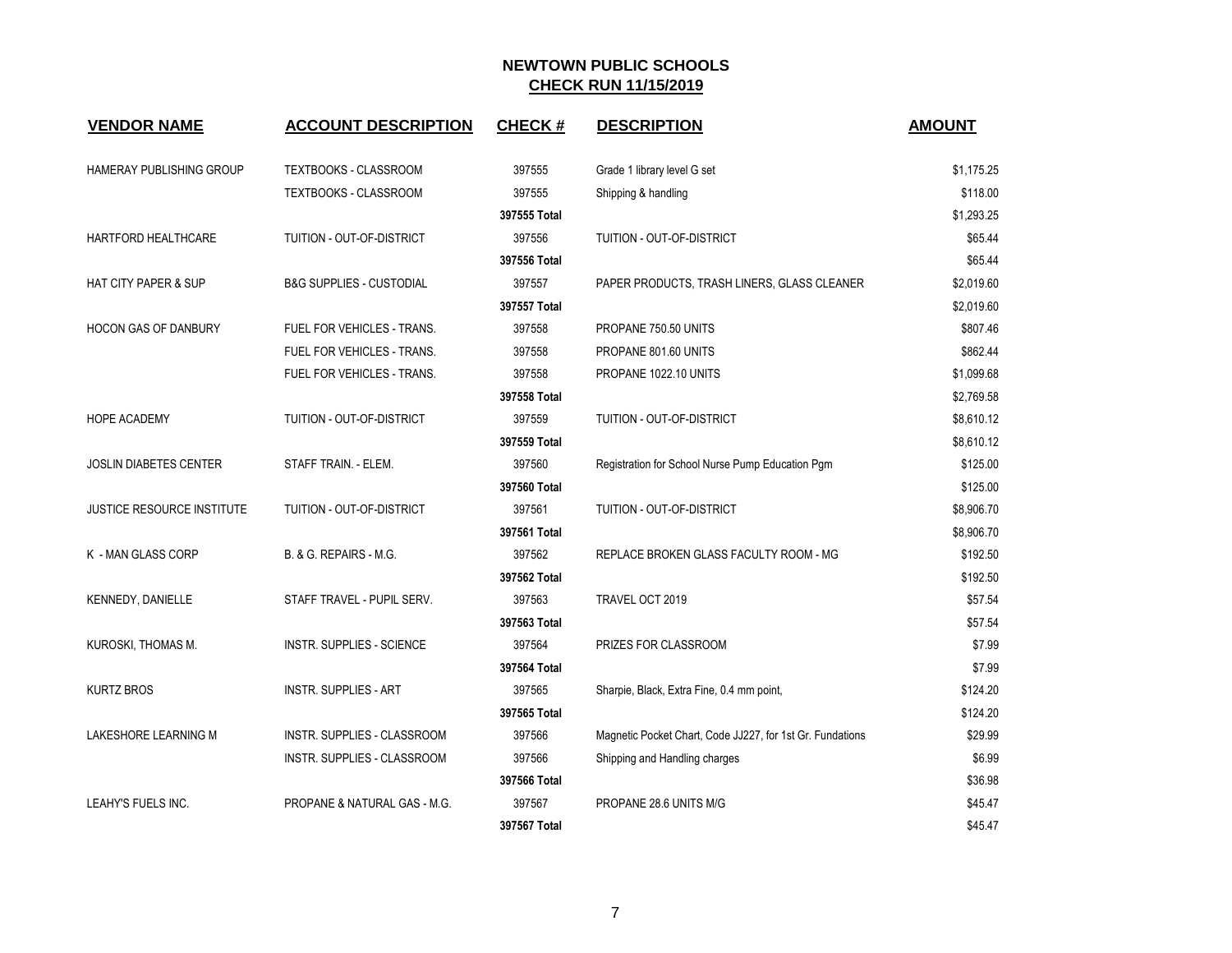| <b>VENDOR NAME</b>      | <b>ACCOUNT DESCRIPTION</b>          | <b>CHECK#</b> | <b>DESCRIPTION</b>         | <b>AMOUNT</b> |
|-------------------------|-------------------------------------|---------------|----------------------------|---------------|
| MAGNAKLEEN SERVICES LLC | <b>B&amp;G SUPPLIES - CUSTODIAL</b> | 397568        | MOP SERVICE - OCTOBER 2019 | \$125.10      |
|                         | <b>B&amp;G SUPPLIES - CUSTODIAL</b> | 397568        | MOP SERVICE - OCTOBER 2019 | \$47.15       |
|                         | <b>B&amp;G SUPPLIES - CUSTODIAL</b> | 397568        | MOP SERVICE - OCTOBER 2019 | \$60.65       |
|                         | <b>B&amp;G SUPPLIES - CUSTODIAL</b> | 397568        | MOP SERVICE - OCTOBER 2019 | \$28.25       |
|                         | <b>B&amp;G SUPPLIES - CUSTODIAL</b> | 397568        | MOP SERVICE - OCTOBER 2019 | \$33.80       |
|                         | <b>B&amp;G SUPPLIES - CUSTODIAL</b> | 397568        | MOP SERVICE - OCTOBER 2019 | \$21.50       |
|                         | <b>B&amp;G SUPPLIES - CUSTODIAL</b> | 397568        | MOP SERVICE - OCTOBER 2019 | \$30.65       |
|                         | <b>B&amp;G SUPPLIES - CUSTODIAL</b> | 397568        | MOP SERVICE - OCTOBER 2019 | \$125.10      |
|                         | <b>B&amp;G SUPPLIES - CUSTODIAL</b> | 397568        | MOP SERVICE - OCTOBER 2019 | \$47.15       |
|                         | <b>B&amp;G SUPPLIES - CUSTODIAL</b> | 397568        | MOP SERVICE - OCTOBER 2019 | \$60.65       |
|                         | <b>B&amp;G SUPPLIES - CUSTODIAL</b> | 397568        | MOP SERVICE - OCTOBER 2019 | \$28.25       |
|                         | <b>B&amp;G SUPPLIES - CUSTODIAL</b> | 397568        | MOP SERVICE - OCTOBER 2019 | \$33.80       |
|                         | <b>B&amp;G SUPPLIES - CUSTODIAL</b> | 397568        | MOP SERVICE - OCTOBER 2019 | \$21.50       |
|                         | <b>B&amp;G SUPPLIES - CUSTODIAL</b> | 397568        | MOP SERVICE - OCTOBER 2019 | \$30.65       |
|                         | <b>B&amp;G SUPPLIES - CUSTODIAL</b> | 397568        | MOP SERVICE - OCTOBER 2019 | \$125.10      |
|                         | <b>B&amp;G SUPPLIES - CUSTODIAL</b> | 397568        | RUG SERVICE - OCTOBER 2019 | \$134.50      |
|                         | <b>B&amp;G SUPPLIES - CUSTODIAL</b> | 397568        | RUG SERVICE - OCTOBER 2019 | \$166.50      |
|                         | <b>B&amp;G SUPPLIES - CUSTODIAL</b> | 397568        | RUG SERVICE - OCTOBER 2019 | \$66.50       |
|                         | <b>B&amp;G SUPPLIES - CUSTODIAL</b> | 397568        | RUG SERVICE - OCTOBER 2019 | \$26.00       |
|                         | <b>B&amp;G SUPPLIES - CUSTODIAL</b> | 397568        | RUG SERVICE - OCTOBER 2019 | \$18.00       |
|                         | <b>B&amp;G SUPPLIES - CUSTODIAL</b> | 397568        | RUG SERVICE - OCTOBER 2019 | \$166.50      |
|                         | <b>B&amp;G SUPPLIES - CUSTODIAL</b> | 397568        | RUG SERVICE - OCTOBER 2019 | \$36.00       |
|                         | <b>B&amp;G SUPPLIES - CUSTODIAL</b> | 397568        | RUG SERVICE - OCTOBER 2019 | \$201.00      |
|                         | <b>B&amp;G SUPPLIES - CUSTODIAL</b> | 397568        | RUG SERVICE - OCTOBER 2019 | \$66.50       |
|                         | <b>B&amp;G SUPPLIES - CUSTODIAL</b> | 397568        | RUG SERVICE - OCTOBER 2019 | \$26.00       |
|                         |                                     | 397568 Total  |                            | \$1,726.80    |
| MASON W.B. INC.         | OFF. SUPPLIES - BUS. SERV.          | 397569        | <b>SUPPLIES 2019/20</b>    | \$47.99       |
|                         | OFF. SUPPLIES - BUS. SERV.          | 397569        | <b>SUPPLIES 2019/20</b>    | \$101.27      |
|                         | OFF. SUPPLIES - BUS. SERV.          | 397569        | <b>SUPPLIES 2019/20</b>    | \$47.99       |
|                         | OFF. SUPPLIES - BUS. SERV.          | 397569        | <b>SUPPLIES 2019/20</b>    | \$12.10       |
|                         | OFF. SUPPLIES - BUS. SERV.          | 397569        | <b>WATER 2019/20</b>       | \$29.95       |
|                         | OFF. SUPPLIES - BUS. SERV.          | 397569        | COFFEE 2019/20             | \$50.96       |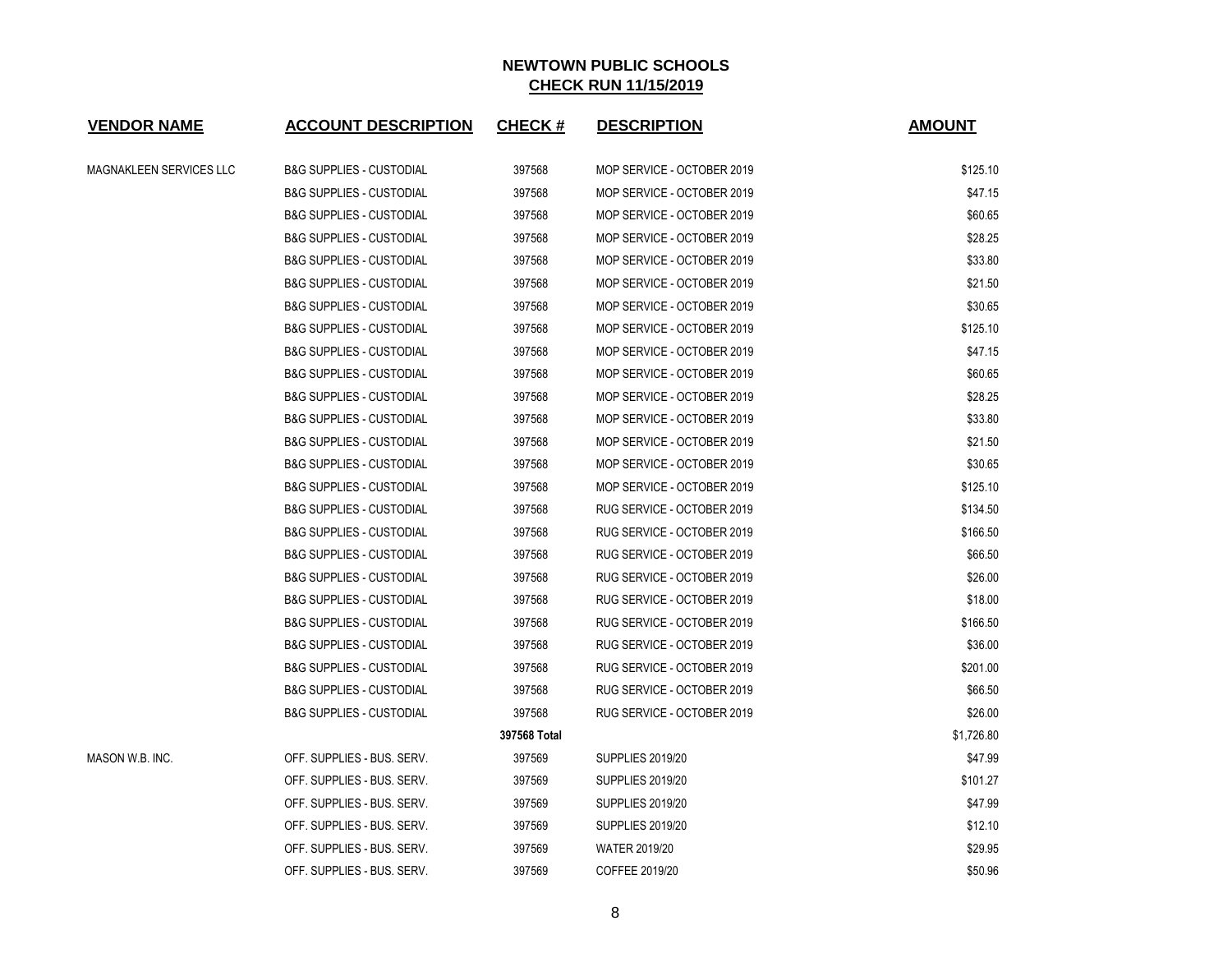| <b>VENDOR NAME</b>        | <b>ACCOUNT DESCRIPTION</b>       | <b>CHECK#</b> | <b>DESCRIPTION</b>                                    | <b>AMOUNT</b> |
|---------------------------|----------------------------------|---------------|-------------------------------------------------------|---------------|
| MASON W.B. INC.           | OFF. SUPPLIES - BUS. SERV.       | 397569        | <b>SUPPLIES 2019/20</b>                               | (\$47.99)     |
|                           | INSTR. SUPPLIES - CLASSROOM      | 397569        | MARKERS- PENCILS-ERASERS                              | \$63.99       |
|                           | INSTR. SUPPLIES - CLASSROOM      | 397569        | For supplies as needed.                               | \$45.35       |
|                           | INSTR. SUPPLIES - CLASSROOM      | 397569        | For supplies as needed.                               | \$61.49       |
|                           | INSTR. SUPPLIES - CLASSROOM      | 397569        | For supplies as needed.                               | \$11.15       |
|                           | INSTR. SUPPLIES - CLASSROOM      | 397569        | For supplies as needed.                               | \$65.98       |
|                           | INSTR. SUPPLIES - SP. ED. H.S.   | 397569        | SUPPLIES NHS                                          | \$34.97       |
|                           | <b>INSTR. SUPPLIES - ART</b>     | 397569        | Tissue Paper Non-Bleeding, 12 x 18 inch, 50 sheets    | \$12.60       |
|                           | <b>INSTR. SUPPLIES - ART</b>     | 397569        | CCCP1920 Bid prices, Misc. sizes of art Drawing Paper | \$263.52      |
|                           | <b>INSTR. SUPPLIES - ART</b>     | 397569        | CCCP1920 Bid prices, Pacon Construction Paper         | \$230.71      |
|                           | <b>INSTR. SUPPLIES - ART</b>     | 397569        | CCCP1920 Bid prices, Pacon Construction Paper         | \$1.90        |
|                           | <b>INSTR. SUPPLIES - ART</b>     | 397569        | CCCP1920 Bid prices, Pacon Construction Paper         | \$7.60        |
|                           | INSTR. SUPPLIES - ART            | 397569        | CCCP1920 Bid prices, Oval pan watercolor paint        | \$36.84       |
|                           | INSTR. SUPPLIES - SP. ED. H.S.   | 397569        | SUPPLIES NHS                                          | \$182.28      |
|                           | INSTR. SUPPLIES - CLASSROOM      | 397569        | Tag Board & Pens, no shipping                         | \$23.58       |
|                           | INSTR. SUPPLIES - CLASSROOM      | 397569        | Tag Board & Pens, no shipping                         | \$122.46      |
|                           | <b>INSTR. SUPPLIES - GIFTED</b>  | 397569        | SUPPLIES GIFTED AND TALENTED                          | \$101.03      |
|                           | INSTR. SUPPLIES - GIFTED         | 397569        | SUPPLIES GIFTED AND TALENTED                          | \$15.75       |
|                           | <b>B&amp;G SUPPLIES - ADMIN.</b> | 397569        | BOTTLED WATER DURING WATER MAIN WORK - HAWLEY         | \$129.75      |
|                           | INSTR. SUPPLIES - SP. ED. H.S.   | 397569        | NHS SUPPLIES                                          | \$29.12       |
|                           | INSTR. SUPPLIES - SP. ED. H.S.   | 397569        | NHS SUPPLIES                                          | \$92.08       |
|                           |                                  | 397569 Total  |                                                       | \$1,774.42    |
| MELIORA ACADEMY INC.      | TUITION - OUT-OF-DISTRICT        | 397570        | TUITION - OUT-OF-DISTRICT                             | \$14,476.00   |
|                           |                                  | 397570 Total  |                                                       | \$14,476.00   |
| MEYER WILLIAM B.INC.      | OFF. SUPPLIES - PUPIL SERV.      | 397571        | OFF PREMISE SERVICES - RECORD STORAGE                 | \$81.06       |
|                           |                                  | 397571 Total  |                                                       | \$81.06       |
| MILESTONES BEHAVIORAL SER | TUITION - OUT-OF-DISTRICT        | 397572        | TUITION - OUT-OF-DISTRICT                             | \$35,000.00   |
|                           |                                  | 397572 Total  |                                                       | \$35,000.00   |
| MOBILE MINI, INC.         | <b>EQUIP RENTAL - SPORTS</b>     | 397573        | <b>CONTAINER RENTAL</b>                               | \$95.00       |
|                           | EQUIP RENTAL - SPORTS            | 397573        | <b>CONTAINER RENTAL</b>                               | \$75.00       |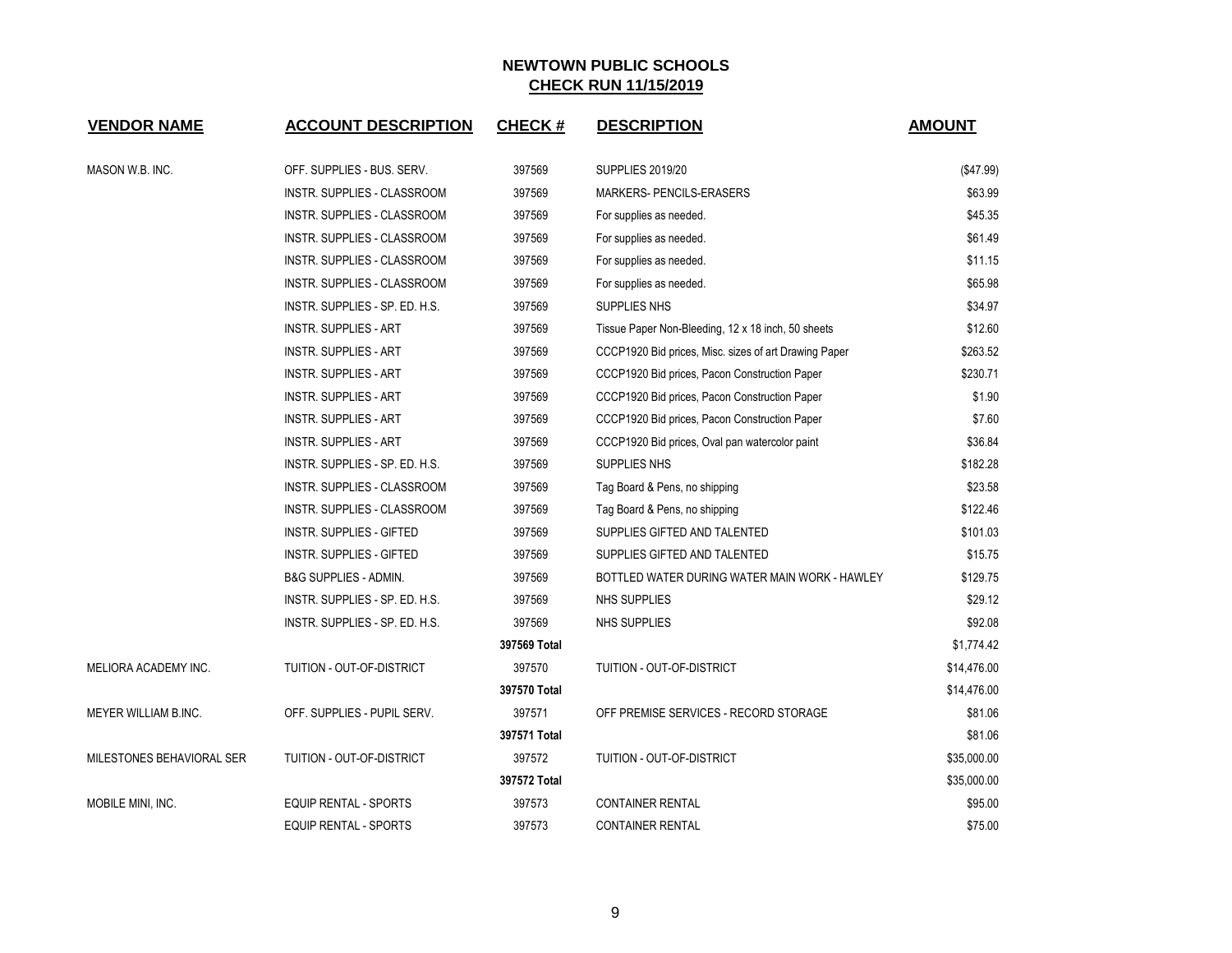| <b>VENDOR NAME</b>    | <b>ACCOUNT DESCRIPTION</b>       | <b>CHECK#</b> | <b>DESCRIPTION</b>                                | <b>AMOUNT</b> |
|-----------------------|----------------------------------|---------------|---------------------------------------------------|---------------|
|                       |                                  |               |                                                   |               |
| MOBILE MINI, INC.     | EQUIP RENTAL - SPORTS            | 397573        | <b>CONTAINER RENTAL</b>                           | \$75.00       |
|                       | <b>EQUIP RENTAL - B&amp;G</b>    | 397573        | STORAGE CONTAINER RENTAL (E726) 2019-2020         | \$75.00       |
|                       |                                  | 397573 Total  |                                                   | \$320.00      |
| MOSYLE CORPORATION    | CONTRACTED SERV. - INFO. TECH.   | 397574        | 6 months premium subscription Mosule Manager MDM  | \$137.50      |
|                       |                                  | 397574 Total  |                                                   | \$137.50      |
| NATIONAL GEOGRAPHIC   | TEXTBOOKS - CLASSROOM            | 397575        | National Geographic Explorer, YOUNG EXPLORER      | \$391.86      |
|                       |                                  | 397575 Total  |                                                   | \$391.86      |
| NATIONAL GEOGRAPHIC   | INSTR. SUPPLIES - CLASSROOM      | 397576        | National Geographic Explorer, PIONEER edition     | \$350.07      |
|                       |                                  | 397576 Total  |                                                   | \$350.07      |
| NATIONAL GEOGRAPHIC   | INSTR. SUPPLIES - CLASSROOM      | 397577        | National Geographic Explorer, TRAILBLAZER edition | \$282.14      |
|                       |                                  | 397577 Total  |                                                   | \$282.14      |
| NATIONAL GEOGRAPHIC   | INSTR. SUPPLIES - CLASSROOM      | 397578        | National Geographic Explorer, PATHFINDER edition, | \$130.63      |
|                       |                                  | 397578 Total  |                                                   | \$130.63      |
| NEWTOWN FOOD SERVICES | OFF. SUPPLIES - ADMIN.           | 397579        | COFFEE & COOKIES (10166)                          | \$23.00       |
|                       | STAFF TRAIN. - STAFF DEVELOP.    | 397579        | November 5, 2019 Professional Development Day     | \$4,950.00    |
|                       |                                  | 397579 Total  |                                                   | \$4,973.00    |
| NEWTOWN HARDWARE      | <b>B&amp;G SUPPLIES - MAINT.</b> | 397580        | <b>MAINT SUPPLIES - 2019-2020</b>                 | \$15.07       |
|                       | <b>B&amp;G SUPPLIES - MAINT.</b> | 397580        | <b>MAINT SUPPLIES - 2019-2020</b>                 | \$24.27       |
|                       | <b>B&amp;G SUPPLIES - MAINT.</b> | 397580        | <b>MAINT SUPPLIES - 2019-2020</b>                 | \$154.86      |
|                       | <b>B&amp;G SUPPLIES - MAINT.</b> | 397580        | <b>MAINT SUPPLIES - 2019-2020</b>                 | \$15.09       |
|                       | <b>B&amp;G SUPPLIES - MAINT.</b> | 397580        | <b>MAINT SUPPLIES - 2019-2020</b>                 | \$161.97      |
|                       | <b>B&amp;G SUPPLIES - MAINT.</b> | 397580        | <b>MAINT SUPPLIES - 2019-2020</b>                 | (\$40.53)     |
|                       | <b>B&amp;G SUPPLIES - MAINT.</b> | 397580        | MAINT SUPPLIES - 2019-2020                        | \$35.84       |
|                       | <b>B&amp;G SUPPLIES - MAINT.</b> | 397580        | MAINT SUPPLIES - 2019-2020                        | \$34.60       |
|                       | <b>B&amp;G SUPPLIES - MAINT.</b> | 397580        | <b>MAINT SUPPLIES - 2019-2020</b>                 | \$17.95       |
|                       | <b>B&amp;G SUPPLIES - MAINT.</b> | 397580        | <b>MAINT SUPPLIES - 2019-2020</b>                 | \$19.38       |
|                       | <b>B&amp;G SUPPLIES - MAINT.</b> | 397580        | <b>MAINT SUPPLIES - 2019-2020</b>                 | \$89.07       |
|                       | <b>B&amp;G SUPPLIES - MAINT.</b> | 397580        | <b>MAINT SUPPLIES - 2019-2020</b>                 | \$22.04       |
|                       | <b>B&amp;G SUPPLIES - MAINT.</b> | 397580        | <b>MAINT SUPPLIES - 2019-2020</b>                 | \$48.56       |
|                       | <b>B&amp;G SUPPLIES - MAINT.</b> | 397580        | MAINT SUPPLIES - 2019-2020                        | \$60.68       |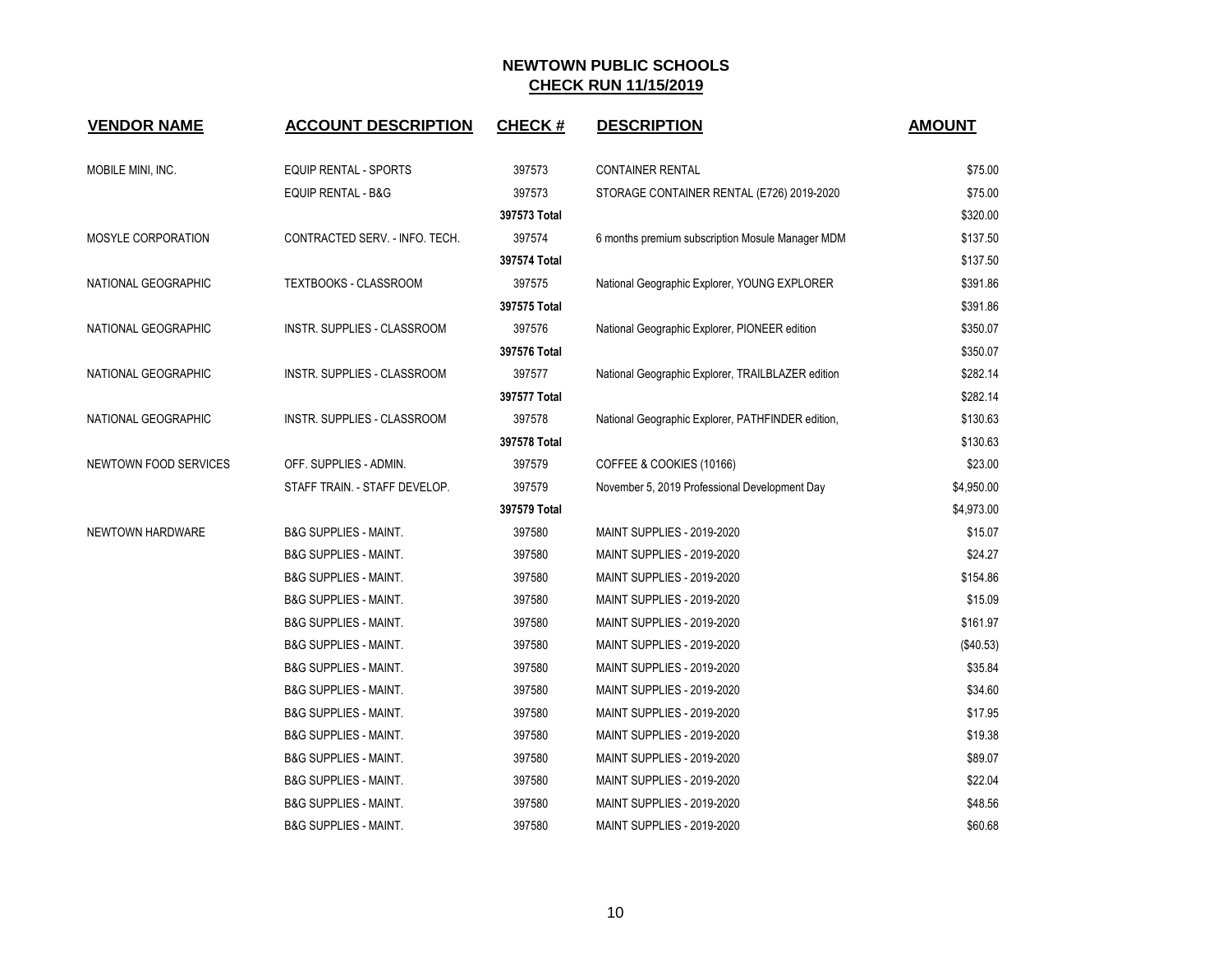| <b>VENDOR NAME</b>               | <b>ACCOUNT DESCRIPTION</b>          | <b>CHECK#</b> | <b>DESCRIPTION</b>                        | <b>AMOUNT</b> |
|----------------------------------|-------------------------------------|---------------|-------------------------------------------|---------------|
| NEWTOWN HARDWARE                 | <b>B&amp;G SUPPLIES - MAINT.</b>    | 397580        | MAINT SUPPLIES - 2019-2020                | \$72.17       |
|                                  | <b>B&amp;G SUPPLIES - MAINT.</b>    | 397580        | MAINT SUPPLIES - 2019-2020                | \$130.72      |
|                                  |                                     | 397580 Total  |                                           | \$861.74      |
| NEWTOWN MIDDLE SCHOOL            | OFF. SUPPLIES - ADMIN.              | 397581        | For professional development refreshments | \$70.00       |
|                                  |                                     | 397581 Total  |                                           | \$70.00       |
| <b>NEWTOWN POWER EQUIPMENT I</b> | <b>REPAIRS - MAINT.</b>             | 397582        | SNOW BLOWER REPAIR PARTS - MAINT REPAIRS  | \$266.64      |
|                                  |                                     | 397582 Total  |                                           | \$266.64      |
| NOLTE, ROBERT J.                 | STAFF TRAVEL - STAFF DEVELOP.       | 397583        | <b>TRAVEL PROF SERV</b>                   | \$51.27       |
|                                  |                                     | 397583 Total  |                                           | \$51.27       |
| NORTHWEST VILLAGE SCHOOL         | TUITION - OUT-OF-DISTRICT           | 397584        | TUITION - OUT-OF-DISTRICT                 | \$3,292.00    |
|                                  |                                     | 397584 Total  |                                           | \$3,292.00    |
| NOVUS INSIGHT INC.               | CONTRACTED SERV. - INFO. TECH.      | 397585        | Datacenter and Cloud resources HOSSA117   | \$20,405.00   |
|                                  |                                     | 397585 Total  |                                           | \$20,405.00   |
| ONYX ASSET SERVICES GROUP        | ELECTRICITY - RIS.                  | 397586        | ELEC 46,134.0 KWH RIS                     | \$2,846.47    |
|                                  |                                     | 397586 Total  |                                           | \$2,846.47    |
| PALOIAN, RICHARD S.              | <b>B&amp;G SUPPLIES - CUSTODIAL</b> | 397587        | SHOES (100374)                            | \$150.00      |
|                                  |                                     | 397587 Total  |                                           | \$150.00      |
| PERKINS SCHOOL FOR THE BL        | TUITION - OUT-OF-DISTRICT           | 397588        | TUITION - OUT-OF-DISTRICT                 | \$26,615.38   |
|                                  |                                     | 397588 Total  |                                           | \$26,615.38   |
| PETE'S TIRE BARNS INC.           | <b>REPAIRS - MAINT.</b>             | 397589        | <b>TIRES FOR GATOR - SH</b>               | \$439.34      |
|                                  |                                     | 397589 Total  |                                           | \$439.34      |
| PLANK ROAD PUBLISHING            | <b>INSTR. SUPPLIES - MUSIC</b>      | 397590        | MP-TV600 The Orff Source Vol 1            | \$19.95       |
|                                  | <b>INSTR. SUPPLIES - MUSIC</b>      | 397590        | MP-TV601 The Orf Source Vol 2             | \$24.95       |
|                                  | <b>INSTR. SUPPLIES - MUSIC</b>      | 397590        | MP-TV830 Music play Grade 4               | \$124.95      |
|                                  | INSTR. SUPPLIES - MUSIC             | 397590        | MP-BK395 101 Rhythm Inst. Activities      | \$14.95       |
|                                  | <b>INSTR. SUPPLIES - MUSIC</b>      | 397590        | Shipping & Processing                     | \$20.98       |
|                                  |                                     | 397590 Total  |                                           | \$205.78      |
| POWERSCHOOL GROUP LLC            | STAFF TRAIN. - INFO. TECH.          | 397591        | PD Subscription - 9/23/19 - 6/30/20       | \$2,311.48    |
|                                  |                                     | 397591 Total  |                                           | \$2,311.48    |
| RADACHOWSKY, JENNIFER            | STAFF TRAVEL - PUPIL SERV.          | 397592        | TRAVEL OCT 2019                           | \$19.55       |
|                                  |                                     | 397592 Total  |                                           | \$19.55       |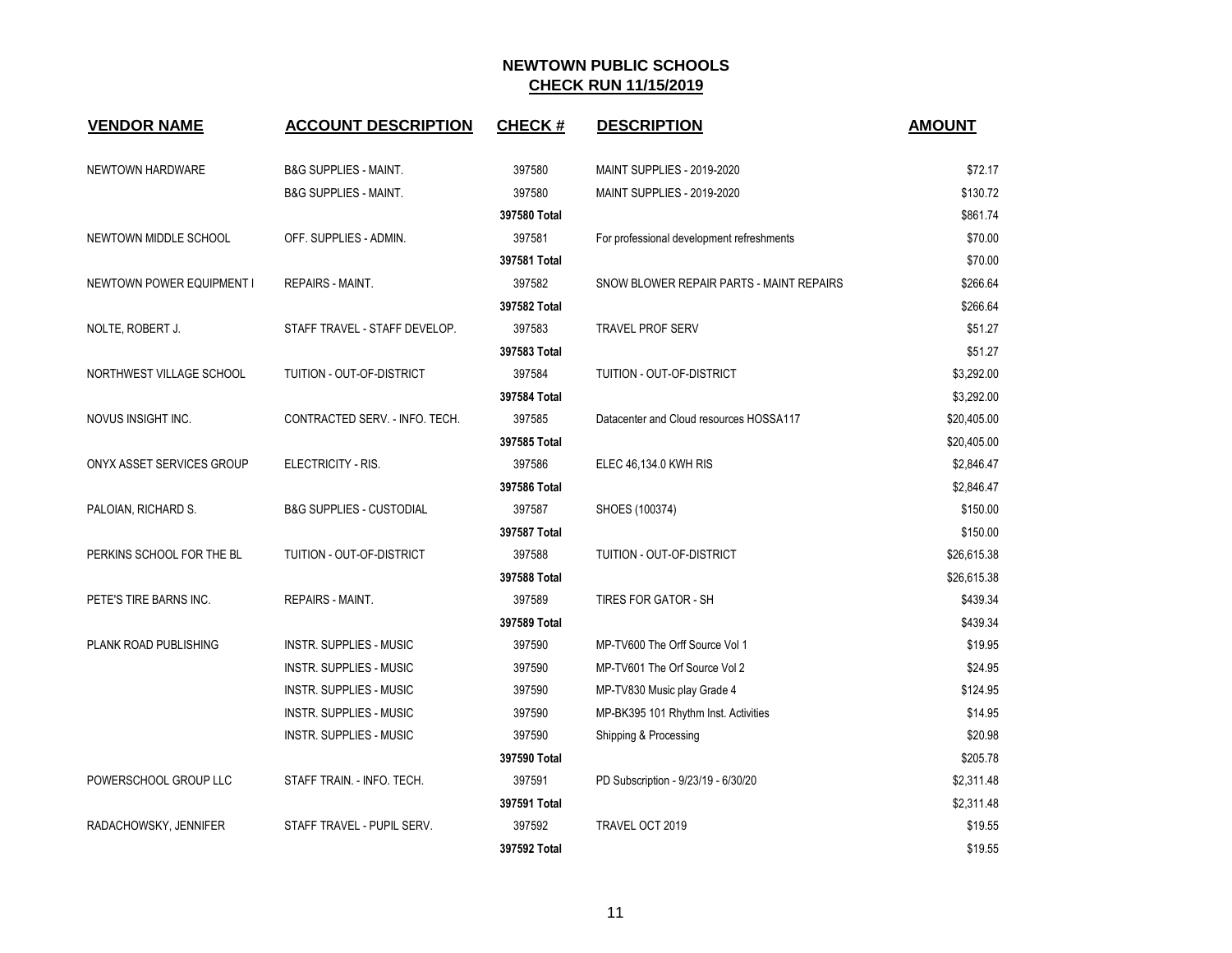| <b>VENDOR NAME</b>        | <b>ACCOUNT DESCRIPTION</b>    | <b>CHECK#</b> | <b>DESCRIPTION</b>                               | <b>AMOUNT</b> |
|---------------------------|-------------------------------|---------------|--------------------------------------------------|---------------|
| REALLY GOOD STUFF INC.    | INSTR. SUPPLIES - CLASSROOM   | 397593        | Item 162175 Chair Pockets, free shipping IMAGINE | \$696.36      |
|                           |                               | 397593 Total  |                                                  | \$696.36      |
| SAFEGUARD BUSINESS S      | OFF. SUPPLIES - BUS. SERV.    | 397594        | 10,000 ENVELOPES FOR PAYROLL & A/P CHECKS        | \$577.90      |
|                           | OFF. SUPPLIES - BUS. SERV.    | 397594        | <b>SHIPPING</b>                                  | \$91.52       |
|                           |                               | 397594 Total  |                                                  | \$669.42      |
| SANDY HOOK ACTIVITIES FUN | OFF. SUPPLIES - ADMIN.        | 397595        | Meeting Supplies - Leadership 11/4/19            | \$27.42       |
|                           |                               | 397595 Total  |                                                  | \$27.42       |
| <b>PRIVATE</b>            | TUITION - OUT-OF-DISTRICT     | 397596        | TUITION - OUT-OF-DISTRICT                        | \$10,000.00   |
|                           |                               | 397596 Total  |                                                  | \$10,000.00   |
| SHAR PRODUCTS CO.         | INSTR. SUPPLIES - MUSIC       | 397597        | PRESTO CARBON FRESH BOW AND BAG                  | \$467.97      |
|                           |                               | 397597 Total  |                                                  | \$467.97      |
| SMITH, MARDI              | STAFF TRAVEL - STAFF DEVELOP. | 397598        | TRAVEL PROF DEVELOPMENT                          | \$48.72       |
|                           |                               | 397598 Total  |                                                  | \$48.72       |
| SODERQUIST PLUMBING AND H | B. & G. IMPROVE - HOM.        | 397599        | KITCHEN/FAUCET PLUMBING INSTALL - HOM            | \$812.56      |
|                           |                               | 397599 Total  |                                                  | \$812.56      |
| SOLTERRA ACADEMY          | TUITION - OUT-OF-DISTRICT     | 397600        | TUITION - OUT-OF-DISTRICT                        | \$11,756.80   |
|                           | TUITION - OUT-OF-DISTRICT     | 397600        | TUITION - OUT-OF-DISTRICT                        | \$11,756.80   |
|                           |                               | 397600 Total  |                                                  | \$23,513.60   |
| SONNE, PATRICK            | CONTRACTED SERV. - B.O.E.     | 397601        | VIDEOTAPING BOE MEETING 11/06/2019               | \$50.00       |
|                           |                               | 397601 Total  |                                                  | \$50.00       |
| SOUTHBURY PRINTING C      | PRINTING - ENGLISH            | 397602        | Lit Mag 2019                                     | \$223.44      |
|                           | INSTR. SUPPLIES - ENGLISH     | 397602        | Lit Mag 2019                                     | \$983.00      |
|                           |                               | 397602 Total  |                                                  | \$1,206.44    |
| STAPLES BUSINESS ADVANTAG | <b>INSTR. SUPPLIES - ART</b>  | 397603        | <b>MASKING TAPE-LABELS</b>                       | \$247.06      |
|                           | <b>INSTR. SUPPLIES - ART</b>  | 397603        | <b>MASKING TAPE-LABELS</b>                       | \$143.76      |
|                           | <b>INSTR. SUPPLIES - ART</b>  | 397603        | MASKING TAPE-LABELS                              | \$21.57       |
|                           |                               | 397603 Total  |                                                  | \$412.39      |
| STENTIFORD, TODD          | STAFF TRAIN. - SCIENCE        | 397604        | <b>CSTA MEMBERSHIP</b>                           | \$30.00       |
|                           |                               | 397604 Total  |                                                  | \$30.00       |
| STRAIT, EDWARD            | STAFF TRAVEL - CLASSROOM      | 397605        | TRAVEL XC STATE OPEN MEET                        | \$62.64       |
|                           |                               | 397605 Total  |                                                  | \$62.64       |